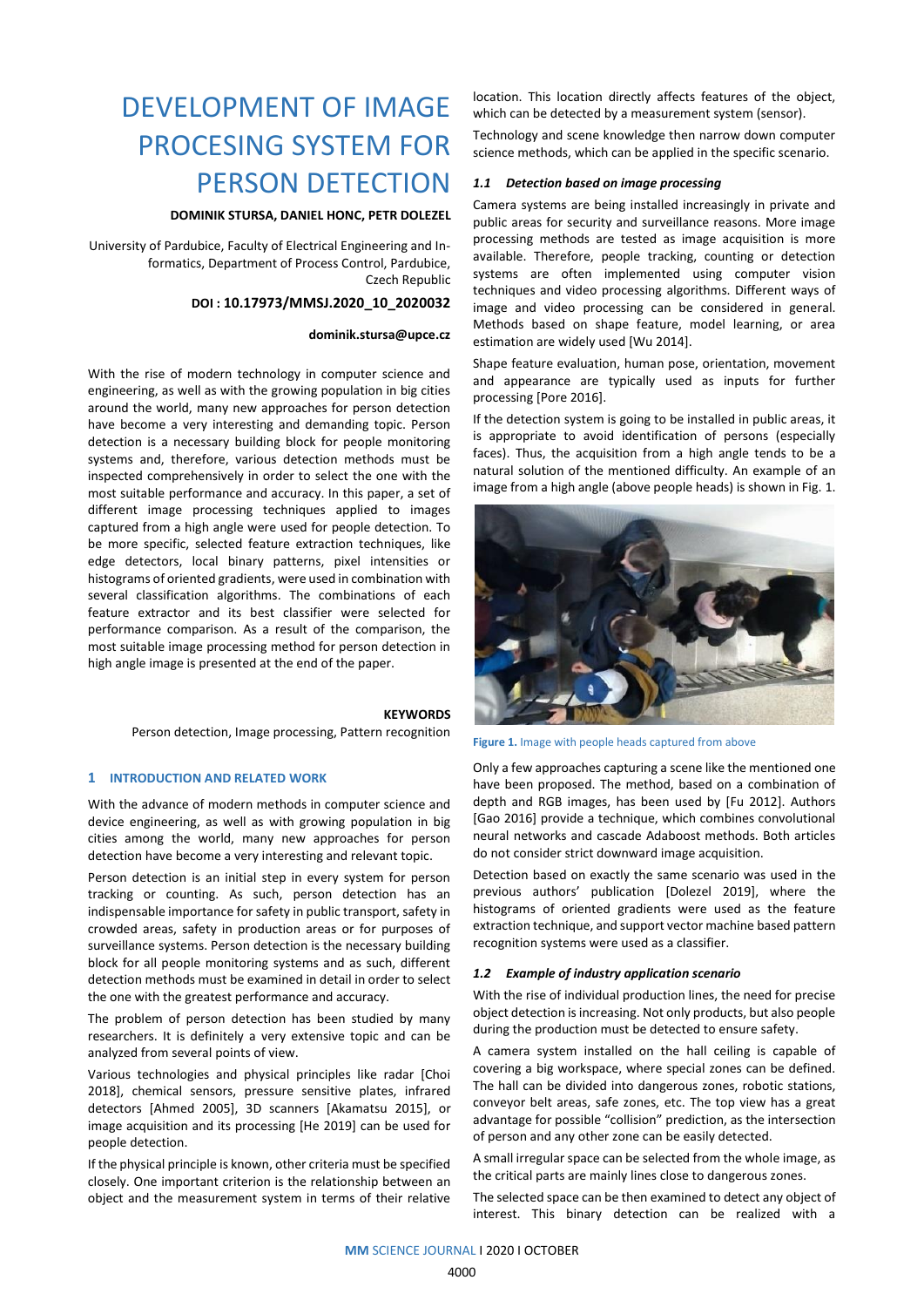combination of a feature extraction method and a classification technique.

## **2 PROBLEM FORMULATION AND METODOLOGY**

The main aim of our project is to develop an efficient, robust and reliable person detector in real life gray scale images for an indoor application. The obvious initial attempt is to select proven and well-known image processing techniques, and adapt them to solve this task. Hence, this procedure, including a comprehensive validation of each technique, is depicted in the following sections of the article.

The individual images for processing are supposed to be derived from a video (frame sequence) acquired from above people's heads. Each image is then processed according to the procedure, which consists of four steps, as follows.

In the first step, the object image is obtained from a full-scale frame of the video stream. Image preprocessing is performed in the second step. In the third step, the feature extraction is provided, and as a result, the feature vector is gained. And the final step represents the classification of the object image using the feature vector.

In this approach, input to the detector is the size normalized gray scale image cropped from a frame in a real life RGB video. The output from the detector is the class of the object. As the detector should recognize only two classes (Head vs. Not head), the classification can be reduced to the binary problem. The illustration of the functionality for both classes is shown in Fig. 2.



**Figure 2.** Person detector functionality

The structure of the detector is based on authors' previous experience published in [Skrabanek 2015, 2016 and 2017]. Globally, the structure fits on any pattern recognition system, but each part is redesigned in order to fit the person detection. All steps are described in detail in the next sections.

#### *2.1 Image preprocessing*

The object image is cropped from the RGB real life image. Preprocessing consists of two steps.

The conversion to gray scale must be done first, as the provided detector input is supposed to be a gray scale object image. As such, a gray scale image format according to the ITU-R recommendation BT.601 [ITU-R 2011] is created from the threecolor channels.

As a second step, contrast normalization is done, which is a preliminary phase for a lot of image recognition algorithms.

The used object image preprocessing example is shown in Fig 3.

Selected feature extraction techniques and classification techniques are described in detail in following sections.





## **3 FEATURE EXTRACTION TECHNIQUES**

Generally, many approaches can be used for image processing. In this work, proven and very well-known feature extraction techniques were selected for testing. Selected feature extraction techniques were based on edge and curve detection algorithms, blob detection algorithms, binary local patterns, histograms of oriented gradients, and pixel intensities. In particular, ten feature extractors were tested.

All the extractors are defined by some tunable parameters. For the purposes of this article, the parameters are set using a combination of heuristic recommendations found in the cited literature sources and initial tests with a specific dataset. The final values are mentioned below.

Edge, curve and blob detections are returning only points, where the defined features were found. As the number of found points is variable, the procedure, where feature points were imprinted into a white background image, is implemented in order to get the normalized number of features.

## *3.1 Edge Detection*

The Canny edge detector, Sobel operator, Prewitt operator, Roberts cross operator and Zero crossing with LoG filter edge detection methods were implemented. The algorithms can be found e.g. in [Lim 1990] and [Parker 1997]. The Canny edge detector finds edges by looking for local maxima of the gradient of the image [Canny 1986]. The edge function calculates the gradient using the derivative of a Gaussian filter. This method uses two thresholds to detect strong and weak edges, including weak edges in the output, if they are connected to strong edges. By using two thresholds, the Canny method is less likely than the other methods to be fooled by noise, and more likely to detect true weak edges. The Sobel operator finds edges at those points where the gradient of the image is maximum, using the Sobel approximation to the derivative. The Prewitt operator finds edges at those points where the gradient of the image is maximum, using the Prewitt approximation to the derivative. The Roberts cross operator finds edges at those points where the gradient of the image is maximum, using the Roberts approximation to the derivative. The Zero crossing with LoG filter finds edges by looking for zero-crossings after filtering the image with a Laplacian of Gaussian (LoG) filter. The last applied edge detection method uses gray scale pictures as vectors and evaluates pixel intensities.

Features from all edge detectors were selected with the block size value set to 11 and the feature size set to 64. Both vertical and horizontal directions were used for edge detections. The sigma parameter (standard deviation) for the Canny detector was set to the square root of 2. Edges selected by the Canny edge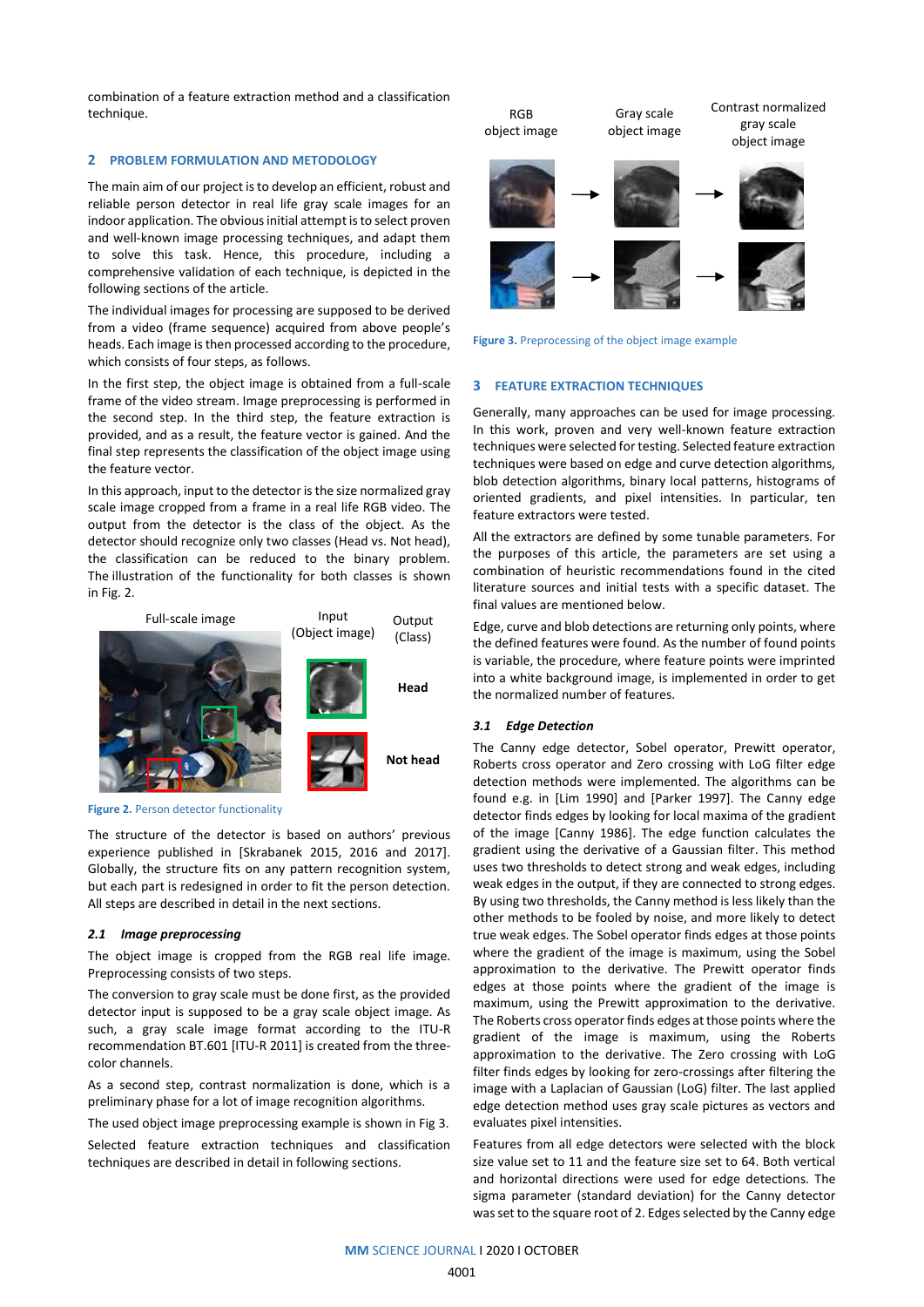detector were in the range of threshold values between 0 and 1. The Laplacian of Gaussian filter was used with standard deviation set to the value of 2.

## *3.2 Blob Detection*

Two blob detectors were tested. Binary robust invariant scalable key points (KAZE) detect keypoints in a 2-D grayscale image [Alcantarilla 2012].

For purposes of experiments with extractors, the scale, in which the interest points are detected, was set to the value of 1.6. The strength of response and orientation were set to the zero value.

The Maximally Stable Extremal Regions (MSER) detector incrementally steps through the intensity range of the input image to detect stable regions [Nister 2008, Matas 2004, Obdrzalek 2009 and Mikolajczyk 2005]. The threshold parameter determines the number of increments the detector tests for stability.

Through all experiments, several parameters were set. Step size between intensity threshold levels was set to 2. The possible size of the region was set to range between 30 and 1400 pixels. A rectangular interest area was set to the full size of an object image. As the final parameter, the maximum area variation between external regions was set to 0.25.

## *3.3 Feature Extraction*

Histograms of oriented gradients (HOG) return extracted features from a true color or grayscale input image [Dalal 2005]. The returned features encode local shape information from regions within an image.

Based on the previous experiments with histograms of oriented gradients, the method parameters were set according to Tab. 1.

# **Table 1**. HOG features parameters

| <b>Parameter</b>     | Value | <b>Description</b>                 |
|----------------------|-------|------------------------------------|
| <b>Cell size</b>     | [88]  | Size of HOG cell                   |
| <b>Block size</b>    | [2 2] | Number of cells in a block         |
| <b>Block overlap</b> | [44]  | Number of overlapping cells        |
| Num. of bins         | 9     | Num. of orientation histogram bins |
| <b>Orientation</b>   | 1     | Selection of orientation values    |

Local binary patterns (LBP) return an extracted uniform local binary pattern from a grayscale image [Ojala 2002]. The LBP features encode local texture information.

The number of neighbors used to compute the LBP for each pixel in the input image was set to 8. Then, the radius of circular pattern used to select neighbors for each pixel was set to 1. The linear interpolation was chosen as an interpolation method. To include the individual rotation of object image, the rotation invariance was set.

#### *3.4 Pixel intensities*

As a last feature extraction approach, grayscale intensities of pixel values in the range from 0 to 255 were implemented. Therefore, the object image was transformed into a grayscale image and serialized to a row vector.

The grayscale value of each pixel was calculated by forming a weighted sum of R, G, B color components by following equation (1) as described in [ITU-R 2011].

$$
E = 0.299 \cdot R + 0.587 \cdot G + 0.114 \cdot B \tag{1}
$$

#### **4 CLASIFICATION TECHNIQUES**

The aim of a classification process is to decide the category of an object captured in an object image. In this contribution, only two categories are considered. These classes are the 'Head' and 'Not head', where 'head' stands for positive, and 'Not head' stands for a negative class.

In accordance with the aim of this study, the well-established and many-times-proven classification techniques were selected for testing. Specifically, decision trees, support vector machines (SVM) and nearest neighbor algorithms were included in this selection. From across mentioned groups, ten classifiers were tested. Again, the tunable parameters used in our experiments are mentioned directly in the text below.

## *4.1 Decision Trees*

Decision trees, or classification trees and regression trees, predict responses to data [Breiman 1984]. Decision trees are easy to interpret, fast for fitting and prediction, and low on memory usage, but they can have low predictive accuracy. Coarse, Medium and Fine Tree methods differ in model flexibility because of the number of splits and hence different distinction ability between the classes. The following tree algorithms were tested: Fine tree, Medium tree, Boosted trees, Bagged trees and RUS boosted trees.

In the case of a fine tree, the maximum number of splits was set to 100. For all other trees, this value was set to 20. Fine and medium trees used Gini's diversity index as a split criterion. Both boosted and bagged trees used decision trees as a learner type with 30 learners, and a learning rate set to 0.1. A boosted tree was assembled with AdaBoost. A bagged tree was assembled by the bag method.

#### *4.2 Support Vector Machine (SVM) Classification*

A SVM classifies data by finding the best hyperplane that separates data points of one class from those of the other class [Lihong 2013]. Their prediction speed is medium for linear or slow for others. Similarly, their memory usage is medium for linear and multiclass, and large for binary problems. They are easy to interpret for linear and hard for all other kernel types. Linear and Coarse Gaussian SVM have low model flexibility with simple separation between classes. Model flexibility of Quadratic Cubic and a Medium Gaussian SVM is medium. The Fine Gaussian SVM exhibits high model flexibility and makes finely detailed distinctions between the classes. Linear, Quadratic, Medium Gaussian and Coarse Gaussian SVM were tested.

The performance of the SVM classifier is influenced by a regularization constant C. Performance of the Gaussian SVM is further influenced by a kernel width value *σ*. According to our previous studies, C was set to 1 and *σ* to 31 for purposes of the Coarse Gaussian SVM and to a value of 7.7 in the case of the Medium Gaussian SVM.

#### *4.3 Nearest Neighbors*

Nearest neighbor classifiers typically have good predictive accuracy in low dimensions but might not in high dimensions [Weinberger 2009]. They have medium prediction speed, medium memory usage and are not easy to interpret. Fine, Medium and Coarse methods differ in the number of neighbors. Cosine, Cubic and Weighted methods use different distance metrics. The Cosine Nearest Neighbor method was tested.

For the Cosine Nearest Neighbor classifier, the number of neighbors was defined, which was set to a value of 10.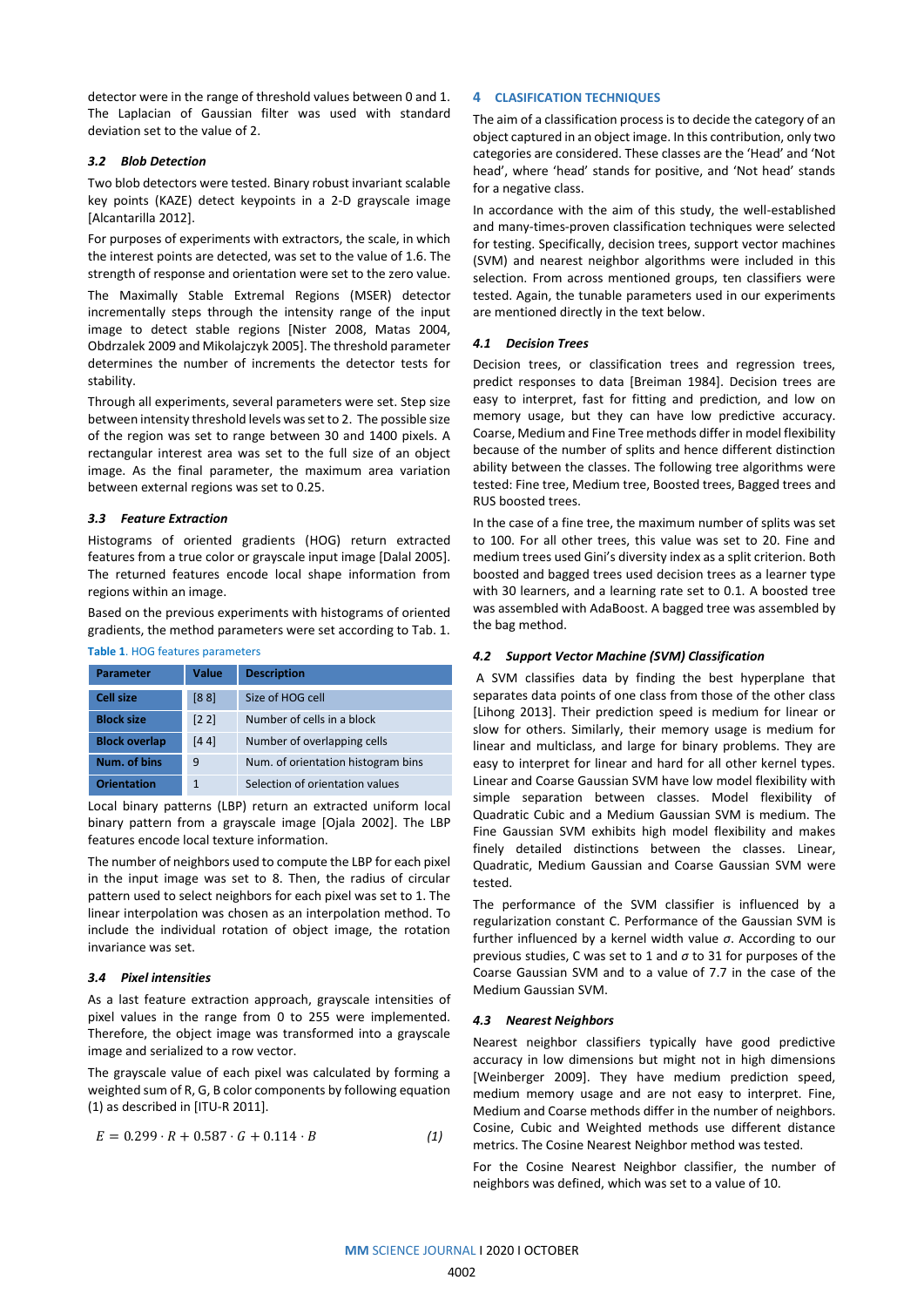#### **5 EXPERIMENT PROCEDURE**

The process of person detection was based on the structure of a typical pattern recognition system and is shown in Fig. 4.



**Figure 4.** Person detection block scheme

For purposes of possible experiment procedure, the dataset composed from object images was created.

#### *5.1 Dataset creation*

The important step for a person detection system is a preparation of appropriate training and evaluation sets. The source data should be acquired within the conditions as close to the real application as possible.

Therefore, the video acquisition was carried out on an indoor public place with various light conditions. The video sequences with people walking on the staircase were captured with a monocular camera. Then, the frames with significant shift between person head positions in two consecutive frames were selected.

From the selected frames, object images were cropped sequentially for both classes. Eventually, 736 original object images were acquired with the size normalized to  $81px \times 81px$ . In order to support the generalization of the detector, the sets were artificially enhanced - each object image was transformed to provide three more descendants using 90, 180 and 270 degrees rotation. The data were divided into four subsets according to Tab. 2.

#### **Table 2**. Dataset groups

| <b>Dataset</b>  | <b>Training set</b> | <b>Testing set</b> |  |  |  |
|-----------------|---------------------|--------------------|--|--|--|
| <b>Positive</b> | 1065                | 355                |  |  |  |
| <b>Negative</b> | 1144                | 380                |  |  |  |

#### *5.2 Experiment procedure*

All object images in the dataset were preprocessed. Then each feature extraction technique was applied on the dataset, from which ten groups of data were created.

This procedure creates a matrix for each feature extractor, where a column stands for the feature vector and row number represents position number of an object image. The matrix was then extended for a column, where the object class was added.

After that, each classification technique is applied to data provided by each feature extraction method. The holdout validation was performed by the testing set. All used extractors and classifiers are listed in Tab. 3.

#### **Table 3**. List of used extractors and classifiers

| <b>Feature extractor</b> | <b>Classifier</b>          |  |  |  |  |  |
|--------------------------|----------------------------|--|--|--|--|--|
| Canny edge detector      | <b>Fine Tree</b>           |  |  |  |  |  |
| Sobel edge detector      | <b>Medium Tree</b>         |  |  |  |  |  |
| Prewitt edge detector    | Linear SVM                 |  |  |  |  |  |
| Roberts edge detector    | <b>Quadratic SVM</b>       |  |  |  |  |  |
| LoG edge detector        | <b>Medium Gaussian SVM</b> |  |  |  |  |  |
| <b>KAZE</b> detector     | <b>Coarse Gaussian SVM</b> |  |  |  |  |  |
| <b>MSER</b> detector     | Cosine KNN                 |  |  |  |  |  |
| <b>HOG features</b>      | <b>Boosted Trees</b>       |  |  |  |  |  |
| LBP features             | <b>Bagged Trees</b>        |  |  |  |  |  |
| Pixel intensities        | <b>RUSBoosted Trees</b>    |  |  |  |  |  |

In the experiments, the numbers of true positives, true negatives, false positives and false negatives for every tested combination of feature extractor and classifier were evaluated.

#### **6 RESULTS AND DISCUSSION**

The aim of this section is to evaluate all proposed combinations of feature extractors and classifiers. Accuracy of the classifiers over the testing set was used, as a standard and good practice evaluation method for image classification. For more comprehensive classifier evaluation, the recall and precision metrics were also used. All mentioned metrics are described by following equations.

$$
Accuracy = \frac{TP + TN}{TP + TN + FP + FN}
$$
 (2)

$$
Recall = \frac{TP}{TP + FN}
$$
 (3)

$$
Precision = \frac{TP}{TP + FP}
$$
 (4)

In the equations above, TP (true positive) is the number of correctly classified positive images, FP (false positive) is the number of misclassified negative image, TN (true negative) is the number of correctly classified negative images and FN (false negative) is the number of misclassified positive images.

In addition, the average computational time is evaluated for each feature extraction data group creation.

As the dataset was split into two groups, the training set was used during the training of classifiers and the testing set was used only for purposes of evaluation.

Testing results of accuracy, recall and precision for all tested combinations of feature extractors and classifiers are summarized in Tab. 4.

The relative computational time is evaluated in Fig. 5.



#### **Figure 5.** Computational time comparison

The resulting values, in all three tables, indicate several interesting outcomes. First of all, the best precision, recall and accuracy is provided by the HOG feature extractor in combination with the medium Gaussian SVM classifier. Only two feature extractors provide accuracies greater than 90%. Most of the remaining feature extractors provide accuracy greater than 80%. The medium tree and RUS Boosted tree fail in accuracy rates for all feature extractors.

The relative computational time comparison for feature extractors indicates that the performance of edge detectors is similar. The MSER detection is computationally the most demanding. The best performance is provided by the LBP feature extractor. The HOG features extractor is 7 times more computationally demanding than LBP.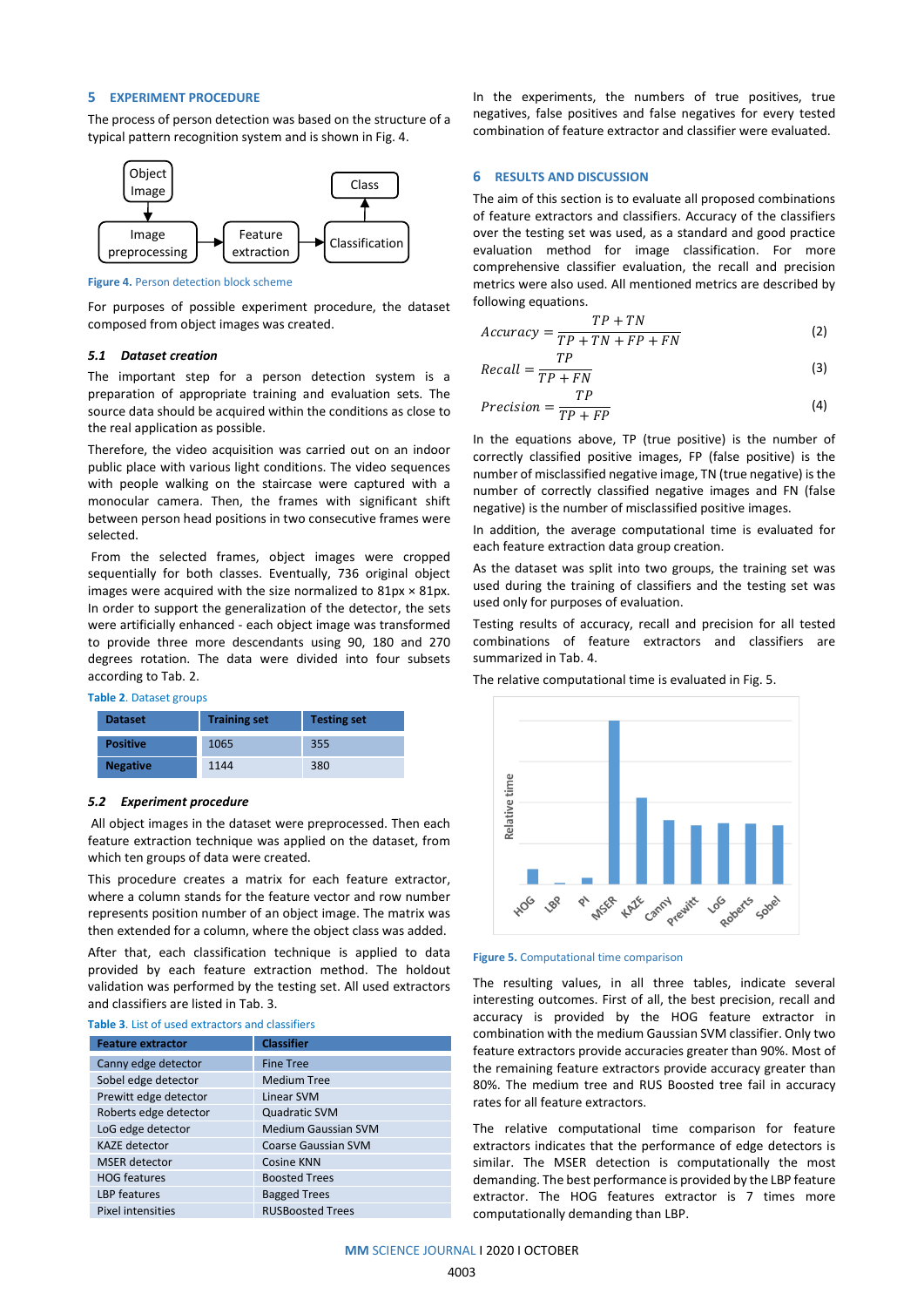#### **Table 4**. Accuracy, Recall and Precision results

| <b>Accuracy</b>               |       |              |                |                  |       |             |             |            |       |            |
|-------------------------------|-------|--------------|----------------|------------------|-------|-------------|-------------|------------|-------|------------|
| <b>Classifier / Extractor</b> | Canny | <b>Sobel</b> | <b>Prewitt</b> | Roberts LoG      |       | <b>MSER</b> | <b>KAZE</b> | <b>LBP</b> | PI    | <b>HOG</b> |
| <b>Fine Tree</b>              | 56.8% | 70.7%        | 73.6%          | 74.0%            | 59.4% | 65.9%       | 58.2%       | 83.7%      | 74.7% | 76.9%      |
| <b>Medium Tree</b>            | 59.0% | 55.2%        | 58.3%          | 58.2%            | 52.4% | 68.5%       | 60.1%       | 78.7%      | 75.1% | 77.3%      |
| <b>Linear SVM</b>             | 67.1% | 78.9%        | 80.8%          | 82.6%            | 81.5% | 78.3%       | 70.7%       | 85.6%      | 55.4% | 93.9%      |
| <b>Quadratic SVM</b>          | 67.7% | 78.9%        | 81.9%          | 81.1%            | 79.1% | 77.9%       | 70.4%       | 89.9%      | 85.1% | 94.0%      |
| <b>Medium Gaussian SVM</b>    | 70.7% | 80.4%        | 80.4%          | 82.9%            | 81.8% | 79.8%       | 71.7%       | 90.9%      | 85.7% | 96.2%      |
| <b>Coarse Gaussian SVM</b>    | 56.7% | 78.0%        | 78.7%          | 79.5%            | 78.4% | 77.4%       | 70.8%       | 85.9%      | 64.0% | 94.8%      |
| <b>Cosine KNN</b>             | 82.1% | 82.6%        | 82.3%          | 82.2%            | 82.1% | 73.9%       | 68.9%       | 87.1%      | 80.7% | 95.5%      |
| <b>Boosted Trees</b>          | 63.3% | 62.5%        | 65.4%          | 64.9%            | 63.7% | 76.6%       | 67.8%       | 87.9%      | 81.7% | 92.8%      |
| <b>Bagged Trees</b>           | 59.0% | 79.5%        | 81.8%          | 82.3%            | 70.8% | 78.1%       | 65.9%       | 89.0%      | 87.9% | 93.3%      |
| <b>RUSBoosted Trees</b>       | 60.3% | 64.3%        | 67.1%          | 67.5%            | 57.3% | 75.4%       | 62.8%       | 80.3%      | 79.9% | 83.0%      |
| <b>Recall</b>                 |       |              |                |                  |       |             |             |            |       |            |
| <b>Classifier / Extractor</b> | Canny | <b>Sobel</b> | <b>Prewitt</b> | <b>Roberts</b>   | LoG   | <b>MSER</b> | <b>KAZE</b> | <b>LBP</b> | PI    | <b>HOG</b> |
| <b>Fine Tree</b>              | 46.2% | 83.1%        | 84.5%          | 85.4%            | 75.2% | 71.0%       | 51.8%       | 82.8%      | 76.6% | 76.1%      |
| <b>Medium Tree</b>            | 41.7% | 92.1%        | 95.5%          | 96.9%            | 86.2% | 68.7%       | 55.2%       | 69.3%      | 84.5% | 76.6%      |
| <b>Linear SVM</b>             | 58.6% | 84.2%        | 87.6%          | 89.3%            | 83.1% | 76.6%       | 70.1%       | 87.6%      | 47.9% | 94.6%      |
| <b>Quadratic SVM</b>          | 61.4% | 83.1%        | 86.5%          | 85.4%            | 80.8% | 76.1%       | 68.7%       | 94.1%      | 90.4% | 94.4%      |
| <b>Medium Gaussian SVM</b>    | 69.3% | 80.8%        | 83.1%          | 85.6%            | 79.4% | 77.5%       | 79.2%       | 95.8%      | 92.4% | 96.9%      |
| <b>Coarse Gaussian SVM</b>    | 13.5% | 90.4%        | 91.8%          | 90.1%            | 82.8% | 67.6%       | 75.2%       | 89.9%      | 82.3% | 96.9%      |
| <b>Cosine KNN</b>             | 71.8% | 83.4%        | 84.8%          | 84.8%            | 78.6% | 62.5%       | 46.2%       | 95.2%      | 77.5% | 93.5%      |
| <b>Boosted Trees</b>          | 34.6% | 90.4%        | 91.3%          | 95.2%            | 80.8% | 82.3%       | 62.0%       | 87.0%      | 93.2% | 92.4%      |
| <b>Bagged Trees</b>           | 33.8% | 72.7%        | 77.2%          | 79.7%            | 59.2% | 76.9%       | 59.2%       | 89.0%      | 87.0% | 92.4%      |
| <b>RUSBoosted Trees</b>       | 49.9% | 86.2%        | 91.0%          | 92.4%            | 80.3% | 82.8%       | 57.7%       | 69.6%      | 89.0% | 83.1%      |
|                               |       |              |                | <b>Precision</b> |       |             |             |            |       |            |
| <b>Classifier / Extractor</b> | Canny | <b>Sobel</b> | <b>Prewitt</b> | <b>Roberts</b>   | LoG   | <b>MSER</b> | <b>KAZE</b> | <b>LBP</b> | PI    | <b>HOG</b> |
| <b>Fine Tree</b>              | 56.4% | 65.4%        | 68.3%          | 68.6%            | 55.9% | 63.0%       | 57.3%       | 83.3%      | 72.5% | 76.1%      |
| <b>Medium Tree</b>            | 60.9% | 52.0%        | 53.8%          | 53.7%            | 50.4% | 66.8%       | 59.2%       | 83.7%      | 70.1% | 76.4%      |
| <b>Linear SVM</b>             | 68.6% | 75.1%        | 76.2%          | 77.9%            | 79.5% | 77.9%       | 69.4%       | 83.4%      | 54.3% | 92.8%      |
| <b>Quadratic SVM</b>          | 68.3% | 75.6%        | 78.3%          | 77.7%            | 76.9% | 77.6%       | 69.5%       | 86.3%      | 80.9% | 93.3%      |
| <b>Medium Gaussian SVM</b>    | 69.7% | 79.1%        | 77.8%          | 80.2%            | 82.2% | 79.9%       | 67.7%       | 86.7%      | 80.8% | 95.3%      |
| <b>Coarse Gaussian SVM</b>    | 80.0% | 71.5%        | 71.8%          | 73.4%            | 75.0% | 82.5%       | 67.8%       | 82.4%      | 59.1% | 92.7%      |
| <b>Cosine KNN</b>             | 88.9% | 81.1%        | 79.8%          | 79.6%            | 83.3% | 79.0%       | 81.2%       | 81.3%      | 81.6% | 97.1%      |
| <b>Boosted Trees</b>          | 76.4% | 57.0%        | 59.1%          | 58.4%            | 59.1% | 72.8%       | 68.3%       | 87.8%      | 74.9% | 92.7%      |
| <b>Bagged Trees</b>           | 64.2% | 82.7%        | 83.8%          | 83.0%            | 75.0% | 77.6%       | 66.5%       | 88.3%      | 87.8% | 93.7%      |
| <b>RUSBoosted Trees</b>       | 60.8% | 58.8%        | 60.6%          | 60.7%            | 53.9% | 71.0%       | 62.3%       | 87.0%      | 74.4% | 81.9%      |

# **7 CONCLUSIONS**

In this article, the set of feature extraction techniques in combination with the set of classifiers for person detection is introduced, designed and tested. According to the results, the object image feature extraction, using histograms of oriented gradients in combination with medium gaussian SVM or cosine KNN as a classifier, looks like an effective solution for such an issue.

Apparently, not only the accuracy, but also computational time is necessary to be tuned in order to provide a suitable tool for the monitoring of person flow in real life applications.

The results for local binary patterns feature extraction in combination with medium gaussian SVM, obtains an accuracy rate greater than 90% and is 7 times faster than the previous combination.

Tuning of this combination should provide similar accuracy while achieving a superior speed, which can be advantageous in timecritical applications.

The performance of feature extraction is directly affected by the size of the feature vector. Furthermore, this is also suitable for classifier training and prediction time. As such, the minimization of the feature vector size could lead to higher performance.

The edge and blob detectors are more suitable for finding the region of interest in a full-scale image, than for evaluating the object image, which is apparent from the results.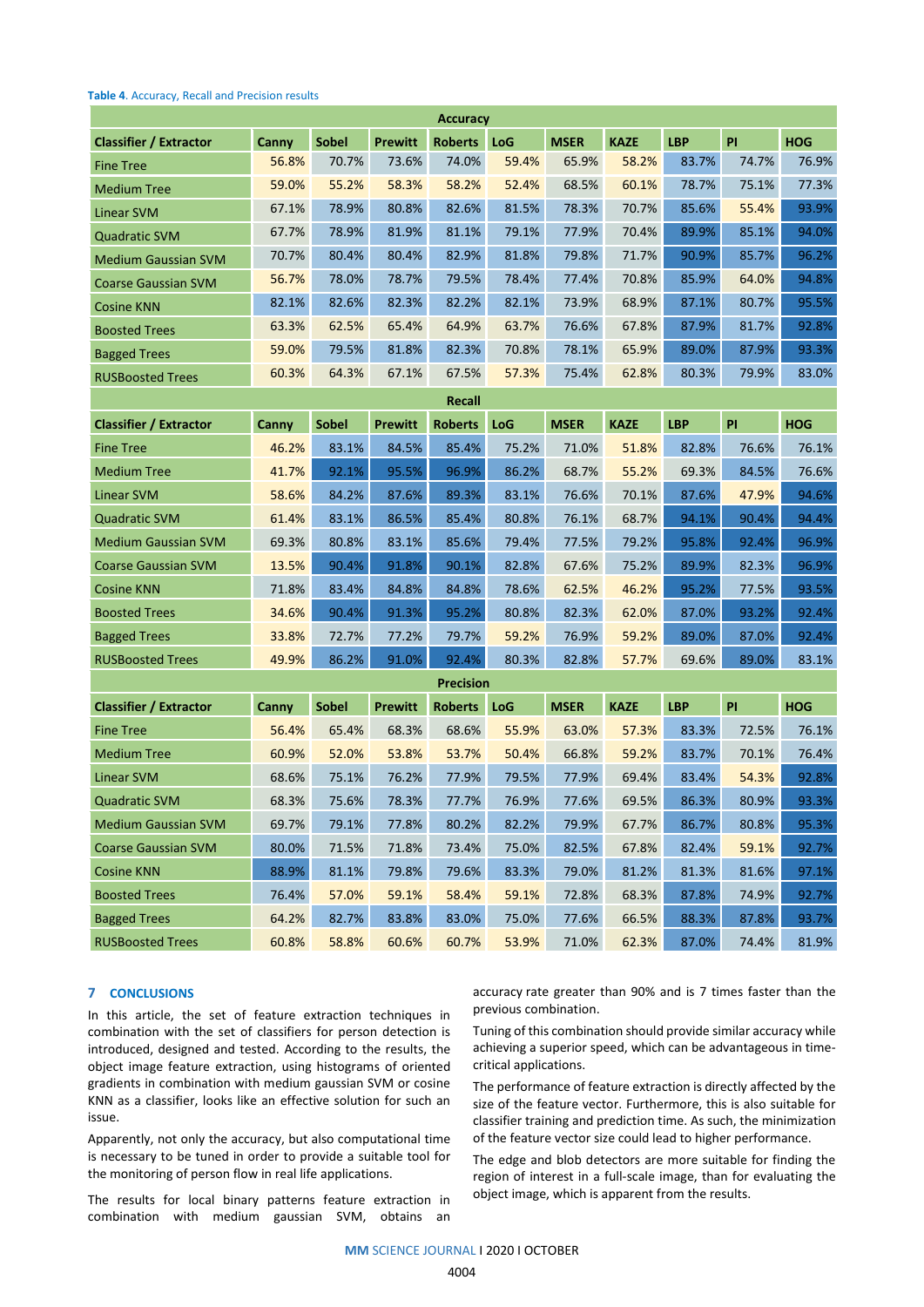#### **ACKNOWLEDGMENTS**

Supported from ERDF/ESF. 'Cooperation in Applied Research between the University of Pardubice and companies, in the Field of Positioning, Detection and Simulation Technology for Transport Systems (PosiTrans)'

(No. CZ.02.1.01/0.0/0.0/17\_049/0008394).

## **REFERENCES**

**[Ahmed 2005]** Ahmed, A. and Siddiqui, N.A. Design and implementation of infrared based computer controlled monitoring system. In: 2005 Student Conference on Engineering Sciences and Technology. Karachi, Pakistan, 27 Aug. 2005, pp. 1- 5. DOI: 10.1109/SCONEST.2005.4382890

**[Akamatsu 2014**] Akamatsu, S., Shimaji, N., and Tomizawa T. Development of a person counting system using a 3d laser scanner. In: 2014 IEEE International Conference on Robotics and Biomimetics (ROBIO 2014). Bali, Indonesia, 5-10 Dec. 2014, pp. 1983-1988. DOI: 10.1109/ROBIO.2014.7090627

**[Alcantarilla 2012]** Alcantarilla, P.F., Bartoli, A. and Davison A.J. KAZE Features. In: European Conference on Computer Vision, ECCV 2012, Part VI, LNCS 7577, p. 214-227. https://doi.org/10.1007/978-3-642-33783-3\_16

**[Breiman 1984]** Breiman, L., Friedman, J.H., Olshen, R.A. and Stone C. J. Classification and Regression Trees. Boca Raton, FL: Chapman & Hall, 1984.

**[Canny 1986]** Canny, J. A Computational Approach to Edge Detection. IEEE Transactions on Pattern Analysis and Machine Intelligence, Vol. PAMI-8, No. 6, 1986, pp. 679-698. DOI: 10.1109/TPAMI.1986.4767851

**[Choi 2018]** Choi, J.W., Quan, X. and Cho, S.H. Bi-directional passing people counting system based on ir-uwb radar sensors. IEEE Internet of Things Journal, 2018, 5(2), pp. 512-522. DOI: 10.1109/JIOT.2017.2714181

**[Dalal 2005]** Dalal, N. and Triggs B. Histograms of Oriented Gradients for Human Detection. In: 2005 IEEE Computer Society Conference on Computer Vision and Pattern Recognition (CVPR'05), San Diego, CA, USA, 20-25 June 2005, pp. 886–893. DOI: 10.1109/CVPR.2005.177

**[Dolezel 2019]** Dolezel, P., Stursa, D. and Skrabanek P. On Possibilities of Human Head Detection for Person Flow Monitoring System. In: Advances in Computational Intelligence, IWANN 2019, PT II. Lecture Notes in Computer Science, vol. 11507, pp. 402-413. https://doi.org/10.1007/978-3-030-20518- 8\_34

**[Fu 2012]** Fu, H., Ma, H., and Xiao H. Real-time accurate crowd counting based on rgb-d information. In: 19th IEEE International Conference on Image Processing, Orlando, FL, 30 Sept.-3 Oct. 2012, pp. 2685-2688. DOI: 10.1109/ICIP.2012.6467452

**[Gao 2016]** Gao, C., Li, P., Zhang, Y., Liu, J. and Wang L. People counting based on head detection combining adaboost and cnn in crowded surveillance environment. Neurocomputing, 2016, 208, 108-116. https://doi.org/10.1016/j.neucom.2016.01.097

**[He 2019]** He, M., Luo, H., Hui, B. and Chang Z. Pedestrian flow tracking and statistics of monocular camera based on convolutional neural network and Kalman filter. Applied Sciences, 9(8):1624, 2019.

**[ITU-R 2011]** ITU-R Recommendation BT.601, Studio encoding parameters of digital television for standard 4:3 and wide screen 16:9 aspect ratios, [online], 2011 [Apr. 2020]. Available from https://www.itu.int/rec/R-REC-BT.601/

**[Lihong 2013]** Lihong, S. and Huang, Y. Support Vector Machine (SVM) Classification: Comparison of Linkage Techniques Using a Clustering-Based Method for Training Data Selection. GIScience & Remote Sensing, 2013, pp. 411-423. https://doi.org/10.2747/1548-1603.46.4.411

**[Lim 1990]** Lim, J.S. Two-Dimensional Signal and Image Processing. Englewood Cliffs, NJ, Prentice Hall, 1990, pp. 478- 488.

**[Matas 2004]** Matas, J., Chum, O., Urba, M., and Pajdla T. Robust wide baseline stereo from maximally stable extremal regions. Image and Vision Computing, 22(10), 2004, pp. 761-767. https://doi.org/10.1016/j.imavis.2004.02.006

**[Mikolajczyk 2005]** Mikolajczyk, K., Tuytelaars, T., Schmid, C., Zisserman, A., Kadir, T. and Van Gool, L. A Comparison of Affine Region Detectors. International Journal of Computer Vision, 65, Numbers 1–2 / November, 2005, pp. 43–72. https://doi.org/10.1007/s11263-005-3848-x

**[Nister 2008]** Nister, D. and Stewenius, H. Linear Time Maximally Stable Extremal Regions. In: Lecture Notes in Computer Science, 10th European Conference on Computer Vision, Marseille, France, 2008, no. 5303, pp. 183–196. https://doi.org/10.1007/978-3-540-88688-4\_14

**[Obdrzalek 2009]** Obdrzalek D., Basovnik, S., Mach, L., and Mikulik A. Detecting Scene Elements Using Maximally Stable Colour Regions. In: International Conference on Research and Education in Robotics, Communications in Computer and Information Science, La Ferte-Bernard, France; 2009, vol. 82, pp 107–115. https://doi.org/10.1007/978-3-642-16370-8\_10

**[Ojala 2002]** Ojala, T., Pietikainen, M. and Maenpaa T. Multiresolution Gray Scale and Rotation Invariant Texture Classification With Local Binary Patterns. IEEE Transactions on Pattern Analysis and Machine Intelligence. Vol. 24, Issue 7, July 2002, pp. 971-987. DOI: 10.1109/TPAMI.2002.1017623

**[Parker 1997]** Parker, J.R. Algorithms for Image Processing and Computer Vision. New York, John Wiley & Sons, Inc., 1997, pp. 23-29.

**[Pore 2016]** Pore, S.D. and Momin, B.F. Bidirectional people counting system in video surveillance. In: 2016 IEEE International Conference on Recent Trends in Electronics, Information Communication Technology (RTEICT). Bangalore, India, 2016, pp. 724-727. DOI: 10.1109/RTEICT.2016.7807919

**[Skrabanek 2015]** Skrabanek, P. and Runarsson, T.P. Detection of grapes in natural environment using support vector machine classifier. In: 21st International Conference on Soft Computing, MENDEL 2015, pp. 143-150.

**[Skrabanek 2016]** Skrabanek, P. and Majerik, F. Evaluation of performance of grape berry detectors on real-life images. In : 22nd International Conference on Soft Computing, MENDEL 2016, pp. 217-224.

**[Skrabanek 2017]** Skrabanek, P. and Dolezel, P. Robust grape detector based on svms and hog features. Computational Intelligence and Neuroscience, 2017. https://doi.org/10.1155/2017/3478602

**[Weinberger 2009]** Weinberger, K.Q. and Saul, L.K. Distance Metric Learning for Large Margin Nearest Neighbor Classification. Journal of Machine Learning Research 10(9), 2009, pp. 207−244.

**[Wu 2014]** Wu, X. Design of person ow counting and monitoring system based on feature point extraction of optical flow. In: 2014 Fifth International Conference on Intelligent Systems Design and Engineering Applications. pp. 376-380. DOI: 10.1109/ISDEA.2014.92